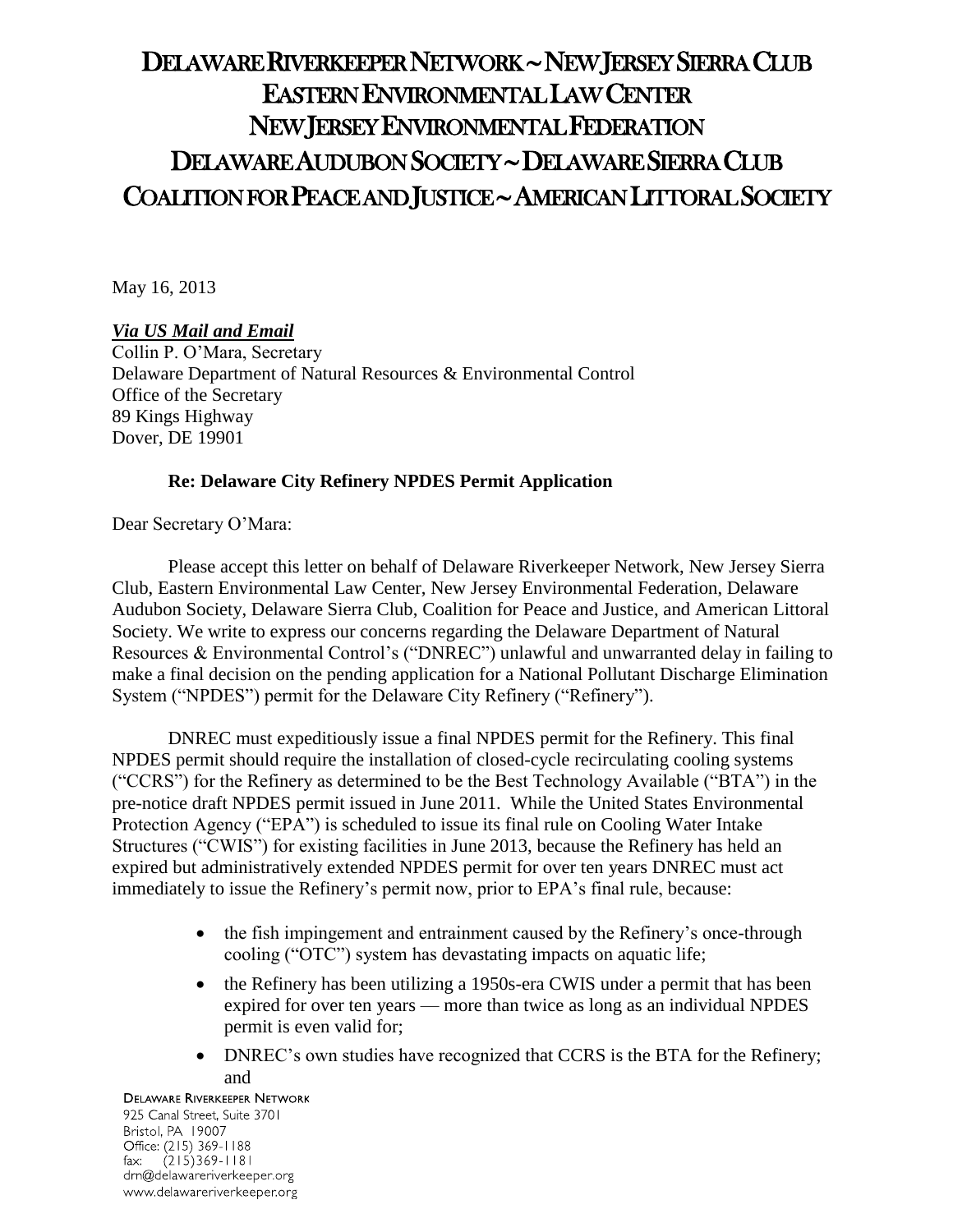EPA has empowered Delaware to use its Best Professional Judgment for ensuring compliance with section 316(b) of the Clean Water Act thereby negating any reason or need to await final EPA regulations which may or may not be issued in the near future and withstand legal challenge thereafter.

# **THE DELAWARE ESTUARY IS AN IMPORTANT ENVIRONMENTAL AND RECREATIONAL RESOURCE**

The Delaware River Basin encompasses 13,539 square miles, including parts of Pennsylvania, New Jersey, New York, and Delaware. The main stem Delaware River flows 330 miles from Hancock, New York to the mouth of the Delaware Bay. More than three-quarters of the non-tidal portion of the River is included in the National Wild and Scenic Rivers Program.

The Delaware Estuary is the tidally influenced portion of the Delaware River Basin, and is one of the largest estuaries of the U.S. Atlantic Coast.<sup>1</sup> The estuary extends 133 miles, from the falls at Trenton, New Jersey, to the mouth of the Delaware Bay and is a vital ecosystem.

The Delaware Estuary creates habitat for more than 130 species of finfish, is home to the largest population of spawning horseshoe crabs in the world, and is a host to the second largest concentration of migrating shorebirds in the western hemisphere. Numerous other species of plants and animals, such as oysters, crabs, diamondback terrapins, duck and humpback whales thrive on the Estuary's highly productive ecosystem. The Estuary is also home to two species of sturgeon, the Atlantic and shortnose, both of which are listed as endangered. The Estuary's abundant natural resources have sustained human populations for thousands of years and today approximately 8 million people live within the estuary's watershed. $2$ 

There are a number of National Wildlife Refuges, a special class of parkland set aside specifically to protect animal and plant habitats, within the Delaware Estuary. Bombay Hook National Wildlife Refuge encompasses 15,000 acres in the Delaware Estuary.<sup>3</sup> This refuge connects parts of the Atlantic Flyway, an avian migratory route of global ecological importance. It provides an important resting point and breeding ground for a variety of species including migrating waterfowl, bald eagles, Canada geese, and several species of duck.<sup>4</sup> Bombay Hook is an important home to white-tailed deer, woodchucks, horseshoe crabs, bullfrogs, and tulip trees.<sup>5</sup> Prime Hook, a 10,000 acre sanctuary for migrating birds, is another National Wildlife Refuge located on the western shore of Delaware Estuary. Its outstanding wetlands provide rare habitat for many species of birds and other wildlife, including threatened and endangered species.<sup>6</sup>

[http://water.epa.gov/lawsregs/lawsguidance/cwa/316b/phase2/casestudy\\_index.cfm](http://water.epa.gov/lawsregs/lawsguidance/cwa/316b/phase2/casestudy_index.cfm)

<sup>&</sup>lt;sup>1</sup> EPA's Delaware Estuary Watershed Case Study available here:

<sup>&</sup>lt;sup>2</sup> According to EPA, see [http://www.epa.gov/reg3wapd/estuaries/de\\_estuary.htm](http://www.epa.gov/reg3wapd/estuaries/de_estuary.htm)

<sup>&</sup>lt;sup>3</sup> U.S. Fish and Wildlife Service. Bombay Hook National Wildlife Refuge: Welcome. <http://www.fws.gov/northeast/bombayhook/> last accessed May 5, 2013.

 $4$  Id.

 $<sup>5</sup>$  Id.</sup>

<sup>&</sup>lt;sup>6</sup> <http://www.fws.gov/northeast/primehook/> last accessed May 5, 2013.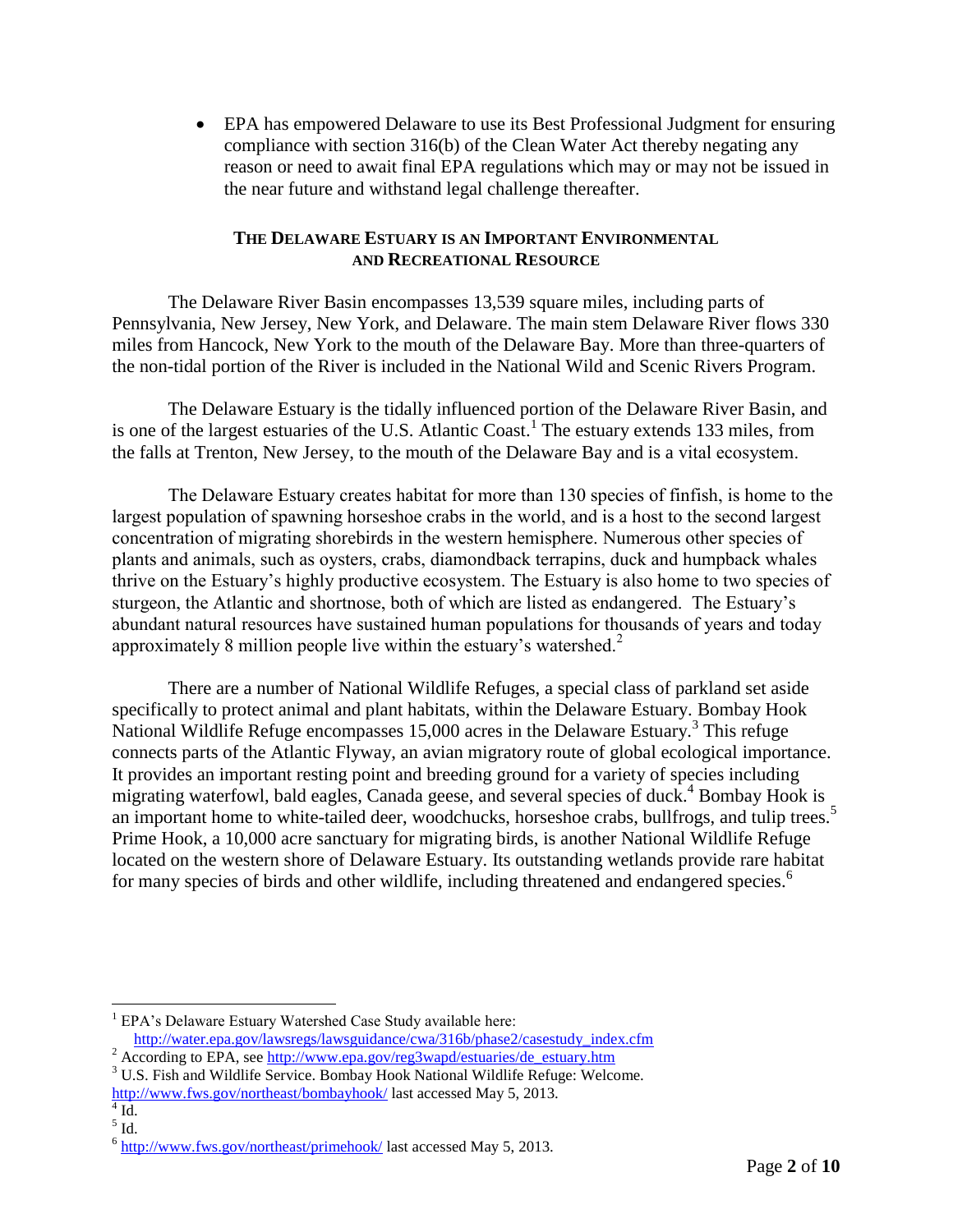### **THE REFINERY'S ONCE-THROUGH COOLING SYSTEM CAUSES SEVERE AND UNNECESSARY DAMAGE TO THE DELAWARE ESTUARY**

The Refinery is a major consumer of Delaware River water -- taking in an average of 452 million gallons of water from the Delaware River each day ("mgd").<sup>7</sup> By the DNREC's own estimations, the current OTC system at the Refinery destroys over a billion organisms per year through entrainment and impingement impacts.<sup>8</sup> Entrainment occurs when aquatic life, mostly early life stage fish eggs and larvae, are pulled into and through the cooling system. Impingement occurs as many juvenile and mature fish are trapped against the cooling system's intake screens. Among those killed are upwards of 46 million striped bass, white perch, bay anchovy, and weakfish. $9$  Over 53 species of fish have been found killed through the operations of the Delaware City Refinery Cooling operations and so the death of the millions of fish counted in these research efforts is but a mere sampling of the total fish kills that happen at the Delaware City Refinery.

The Refinery kills approximately 7.7% of all weakfish in the Delaware Estuary.<sup>10</sup> DNREC's own study warns that weakfish mortality "is of special concern, since weakfish have declined throughout their range coastwide. The Delaware Bay stock has seen one of the earliest and steepest declines."<sup>11</sup> According to National Marine Fisheries Service estimates, the recreational catch of weakfish has declined almost *by nearly two orders of magnitude* in the past decade with the declines expected to continue at a steady rate into the future.<sup>12</sup>As a result, the Refinery's impact on adult weakfish populations will become more significant as the adult population continues to shrink.

The Refinery also kills 27% of all the striped bass and 19% of the bay anchovy in the entire Delaware Estuary.<sup>13</sup> Like weakfish, striped bass harvest levels in the Delaware Estuary have been declining over time.<sup>14</sup> Kills to the total bay anchovy stock in the Bay and River "indicate[] that the refinery could be having a noticeable impact on the total productivity of the Bay and River for the production of desirable predator species as well as reducing the attraction of adult predators."<sup>15</sup>

When the fish kills of the Delaware City Refinery are combined with those of the Salem Nuclear Generating Station across the River it has been determined that just these two facilities

<sup>7</sup> Delaware Department of Natural Resources & Environmental Control, Fact Sheet, Attachment A – BTA Determination (2011). However, pursuant to the agreement Delaware City Refining Company entered into with DNREC to reopen the Refinery, the Refinery should be reducing its cooling water intake to 303 mgd by December 31, 2013. *See* Agreement Governing the Acquisition and Operation of Delaware City Refinery, ¶ 50 (May 31, 2010). A reduction in cooling water intake to 303 mgd is still quite a ways from BTA compliance at 45.2 mgd.

<sup>8</sup> NPDES Fact Sheet, Attachment A – BTA Determination p. 7

<sup>&</sup>lt;sup>9</sup> Delaware Department of Natural Resources & Environmental Control, Fact Sheet, Attachment A – BTA Determination at 25 (2011).

 $^{10}$  Id.

 $^{11}$  Id. at 47.

 $12$  Id. at 11.

 $13$  Id. at 44, 47.

<sup>&</sup>lt;sup>14</sup> Id. at 47.

 $^{15}$  Id.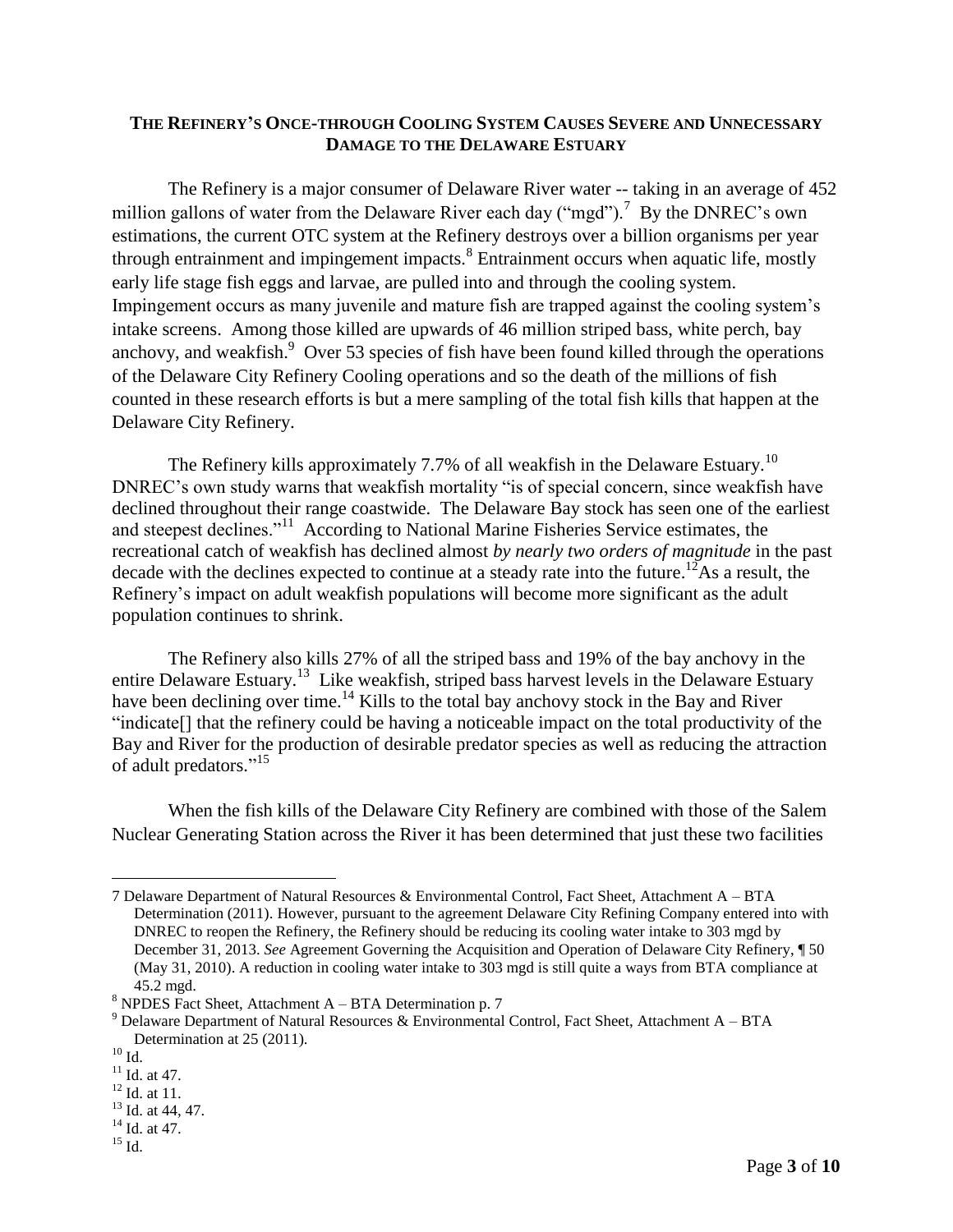combined kill more than half of the striped bass population of the Delaware River – a shocking 56%. Of the Weakfish population, the two facilities combined kill up to 23% of all the weakfish found in the River.<sup>16</sup> When viewed together, "the Refinery and the Salem Generating Station is certainly taking a significant part of the forage base of Delaware Bay."<sup>17</sup>

The Refinery's fish kills could be reduced by  $90\%$ <sup>18</sup> with a change in technology; a change that should be mandated under the law, and a technology that currently exists and is being used by existing facilities all over the country.

# **THE REFINERY'S NPDES PERMITS**

Congress enacted the Clean Water Act ("CWA") to "restore and maintain the chemical, physical, and biological integrity of the Nation's waters."<sup>19</sup> To achieve this objective, the CWA requires a permit for any discharges of a pollutant from a point source into a navigable water.<sup>20</sup> The Refinery is subject to additional CWA requirements as well. In particular, Section 316(b) requires "that the location, design, construction, and capacity of the cooling water intake structure reflect the best technology available for minimizing adverse environmental impact."<sup>21</sup>

The EPA has delegated its authority to administer the federal NPDES permit program in Delaware to the State of Delaware.<sup>22</sup> While all permits are issued for a fixed term not to exceed five years, an expired permit may be administratively extended if the DNREC is unable to issue a new permit before the expiration date of the previous permit.<sup>23</sup> However, an administrative extension is not meant to be indefinite and a permit renewal application should be granted within a reasonable period of time.<sup>24</sup>

Problematically, the Refinery is currently operating under a permit that expired in 2002 and that has been administratively extended for over ten years. DNREC's lengthy extension runs counter to the Clean Water Act's policy and goals that permitting, in its various iterations, be a process by which environmental controls are progressively tightened to meet the goals of the CWA.

<sup>16</sup> Desmond M. Kahn, Ph.D, Delaware Division of Fish and Wildlife Fisheries Section, *Impacts of Impingement and Entrainment Mortality by the Delaware City Refinery on Fish Stocks and Fisheries in the Delaware River and Bay*, at 8 (Oct. 9, 2008).

 $17$  Id.

 $18$  Provided the Refinery reduces its cooling water intake to 303 mgd, the Refinery's fish kills could be reduced by 85% through a reduction in cooling water intake to 45.2 mgd.

 $19$  33 U.S.C.  $\frac{1}{9}$  1251(a)

<sup>&</sup>lt;sup>20</sup> See 33 U.S.C. § 1311(a); see also 33 U.S.C § 1362(12)(defining "discharge of pollutant").

 $^{21}$  33 U.S.C. § 1326(b)

<sup>&</sup>lt;sup>22</sup> EPA approved Delaware's NPDES permit program on 04/01/2013 and approved Delaware's General Permits Program on 10/23/1992. Nonetheless, EPA maintains oversight authority over delegated state permitting programs, retaining the right to withdraw EPA approval of state program that fails to comply with CWA requirements. See 40 CFR § 123.63.

<sup>&</sup>lt;sup>23</sup> Delaware Dept. of Natural Resources and Envtl. Control, Division of Water, Regulations Governing the Control of Water Pollution §§ 6.21a and 6.21b1..

<sup>24</sup> *See Upper Blackstone Water Pollution Abatement Dist. v. EPA*, 690 F.3d 9, 22 (1st Cir. 2012)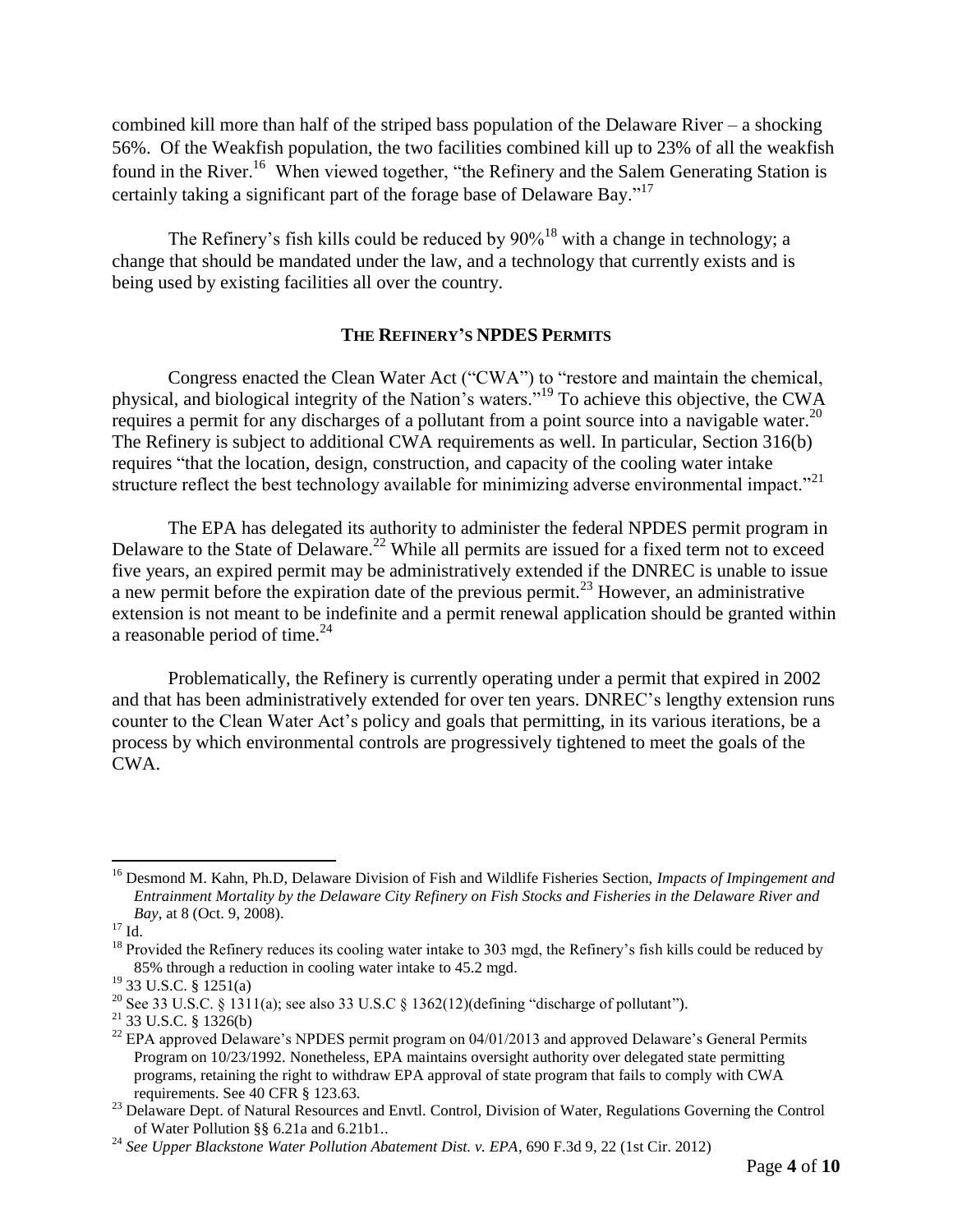The Delaware City Refinery was constructed in 1956 by Getty Oil Company.<sup>25</sup> Although ownership of the Refinery has changed hands several times since the 1950s, the cooling water intake structures remain the same as those originally installed fifty-seven years ago.<sup>26</sup> The Refinery was issued NPDES permit numbers DE000256 and DE0005601—collectively discussed here as the "permit"—to authorize water intake structure operations and the discharge of wastewater in July 1997 and July 2002 respectively.<sup>27</sup> The then-current owner of the Refinery submitted an application for reissuance of the permit, but rather than spark agency action, the application has remained pending before DNREC since 2002.<sup>28</sup>

In 2009, the Refinery owner ceased operations at the facility, citing poor market conditions.<sup>29</sup> However, new owners purchased the Refinery and restarted operations in October 2011.<sup>30</sup> As part of the acquisition, the Delaware City Refining Company, LLC ("DCRC"), the new owner and subsidiary of PBF Energy, obtained the administratively extended permits and entered into an agreement with DNREC to supply an updated reapplication by December 2010.<sup>31</sup> DCRC complied with this requirement.<sup>32</sup> In June 2011, DNREC issued a pre-notice draft of the updated NPDES permit, as well as a preliminary BTA determination for cooling water intake and discharge and a fact sheet on the economic viability of the Refinery.<sup>33</sup> Yet, DNREC continues to fail to fulfill its legal obligations to make a final decision on this permit application.

DNREC's 2011 BTA Determination found that BTA for the Refinery is a closed-cycle cooling water intake structure.<sup>34</sup> DNREC noted that the current intake structure kills millions of fish, indirectly causes air and water environmental impacts, and has been the cause of numerous NPDES permit violations.<sup>35</sup> What is more, the unusual configuration of the current intake structure within a 4,673-foot-long channel inland from the River results in added fish kills, uneven water intake and refinery shutdowns, and maintenance dredging requirements.<sup>36</sup> In

<sup>25</sup> Sierra Club Delaware Chapter, Delaware City Refinery Fact Sheet, at 2 (2012), *available at* http://delaware.sierraclub.org/sites/delaware.sierraclub.org/files/documents/2012/07/Fact%20Sheet%20Delaware %20City%20Refinery.pdf.

<sup>26</sup> Desmond M. Kahn, Ph.D, Delaware Division of Fish and Wildlife Fisheries Section, *Impacts of Impingement and Entrainment Mortality by the Delaware City Refinery on Fish Stocks and Fisheries in the Delaware River and Bay*, at 8 (Oct. 9, 2008).

<sup>&</sup>lt;sup>27</sup> DNREC Pre-Notice Draft National Pollutant Discharge Elimination System Permit Number DE 0000256, at 36 (Jun. 21, 2011). The two permits stem from when the facility had split ownership, and it is currently proposed that the two permits be consolidated into one, bearing the number DE 0000256. Id.; Delaware City Refinery Presentation to Community Advisory Panel, at 4 (Feb. 2012). The permits are thus discussed collectively as a single permit in this letter.

<sup>&</sup>lt;sup>28</sup> Agreement Governing the Acquisition and Operation of Delaware City Refinery, ¶ 44 (May 31, 2010).

<sup>29</sup> *PBF Celebrates Successful Restart of its Delaware City Refinery*, at 1 (Oct. 11, 2011), *available at* http://markets.cbsnews.com/cbsnews/news/read/19647916/pbf\_celebrates\_successful\_restart\_of\_its\_delaware\_ci ty\_refinery.

 $^{30}$  Id.

<sup>&</sup>lt;sup>31</sup> Agreement Governing the Acquisition and Operation of Delaware City Refinery, at ¶ 46 (May 31, 2010).

<sup>&</sup>lt;sup>32</sup> Delaware City Refinery Presentation to Community Advisory Panel, at 5 (Feb. 2012).

<sup>&</sup>lt;sup>33</sup> DNREC Pre-Notice Draft National Pollutant Discharge Elimination System Permit Number DE 0000256, at 36 (Jun. 21, 2011); Delaware Department of Natural Resources & Environmental Control, Fact Sheet, Attachment A – BTA Determination (2011); Delaware Department of Natural Resources & Environmental Control, Fact Sheet, Attachment B BTA Determination – Baseline Economic Viability of Delaware City Refinery and Power Plant (DCR) (2011).

 $34$  Delaware Department of Natural Resources & Environmental Control, Fact Sheet, Attachment A – BTA Determination at 3.

 $^{35}$  Id.

<sup>36</sup> Id. at 15-16.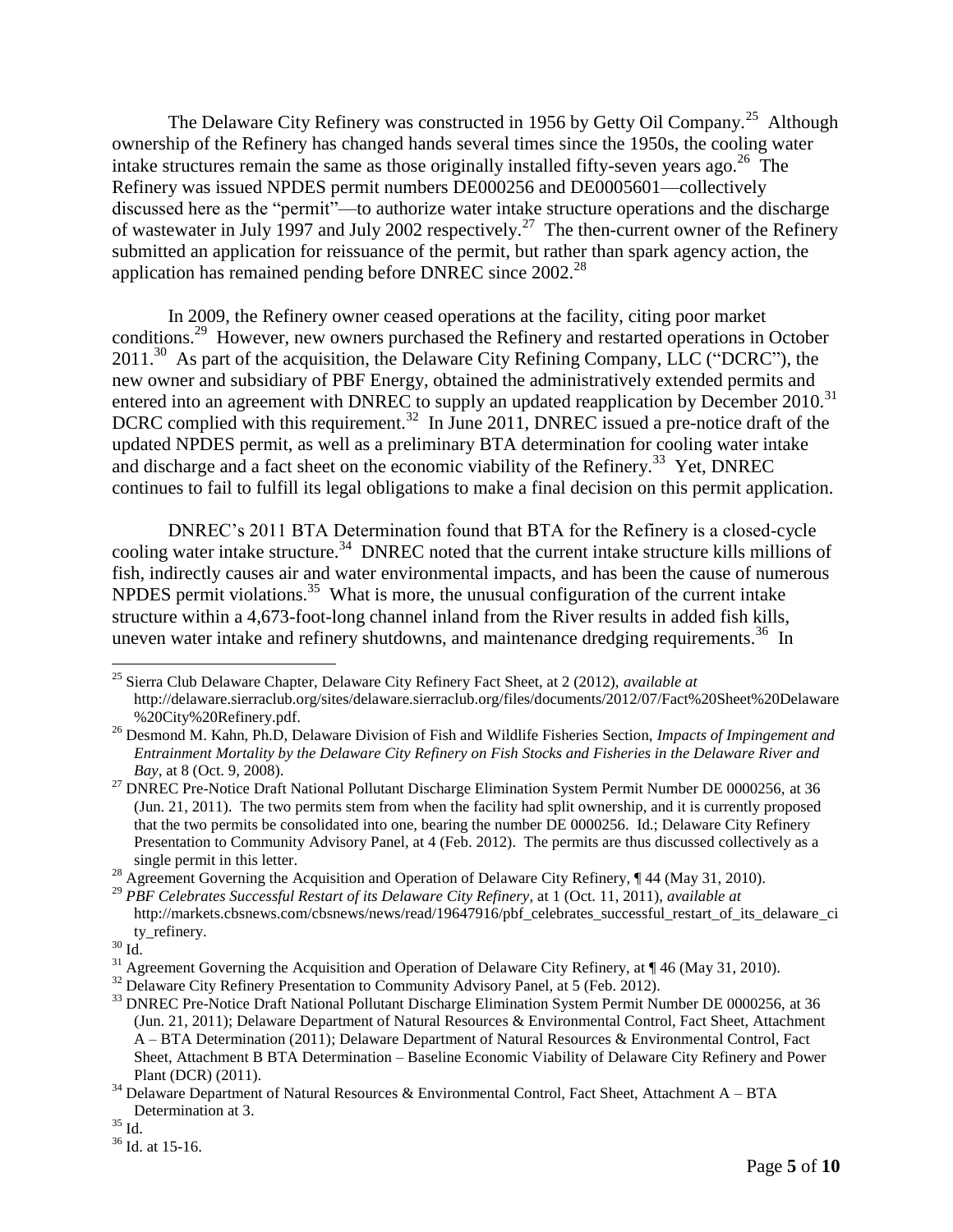contrast, a closed-cycle cooling water intake would reduce water intake by 90%, would avoid intake problems from variable river and weather conditions, and would reduce fish mortality in direct proportion to the reduction in intake. $37$  Thus, the pre-notice draft NPDES permit requires installation of a closed-cycle cooling system or achievement of the results expected from such an installation by other means.<sup>38</sup>

The Refinery is to have six months from the issuance of the final permit to analyze alternatives to the BTA determination, and the Refinery may submit a proposed alternative fiftyfour months after the permit effective date.<sup>39</sup> Despite decades of technical, environmental, and economic problems with the once-through cooling system and more than ten years of operation under an expired permit, the Refinery need not commence construction of the BTA until five years following the permit effective date.<sup>40</sup> As such, under the current draft of the permit, the Refinery will not be required to even begin construction of BTA on its cooling water intake structure —whether closed cycle cooling or an alternative that achieves like results—until the *new* NPDES permit is out of date. Moreover, greater delay in the implementation of the BTA is expected as the Refinery need not complete construction until ten years after the effective date of the new permit.<sup>41</sup> And because the agency has failed to pursue its draft permit, the public has not had any opportunity to provide input for DNREC consideration, nor does it have a final permit that it could seek to challenge in court – because the process continues in stasis, the public is denied any legal pathway for input or remedy to finally resolve the matter.

While the pre-notice draft permit was an encouraging step in the right direction in that it recognizes CCRS as BTA for the Refinery, it does not negate the more than ten years of operation under an expired permit, and it does not fulfill DNREC's duty to engage in an open public process which in an appropriate time frame will conclude with issuance of a final decision on the Refinery's updated permit application that can be accepted by all or challenged by those aggrieved.

# **DNREC CAN NO LONGER DELAY ACTING UPON THE REFINERY'S NPDES PERMIT**

Even though EPA intends to promulgate a final rule in June 2013 which will guide the NPDES Permit for the Refinery, DNREC cannot await such rulemaking or the resolution of the any legal challenge to that rulemaking before acting on the Refinery's permit application. EPA's past attempts to promulgate regulations under section 316(b) have been contentious and its current attempts will likely continue to be met with opposition. In the absence of EPA rulemaking, EPA has been insistent that State NPDES Directors use their best professional judgment on a case-by-case basis to properly implement the requirements of section 316(b).

 $37$  Id. at 8, 33.

<sup>&</sup>lt;sup>38</sup> DNREC Pre-Notice Draft National Pollutant Discharge Elimination System Permit Number DE 0000256, at 22 (Jun. 21, 2011). The draft permit also required a reduction in cooling water intake from the existing structure from 452 mgd to 303 mgd. Id. The Refinery plans to comply with this requirement by restarting its Unit 43 Ether Plant Cooling Tower that has been out of operation since 2002. Delaware City Refining Company Unit 43 Ether Cooling Tower Restart Application, at 1 (Sept. 21, 2012), *available at* http://delaware.sierraclub.org/sites/delaware.sierraclub.org/files/documents/2012/10/ether-cooling-tower-restart-

application-1.PDF.

<sup>39</sup> Id. at 22-23.

<sup>40</sup> Id. at 23.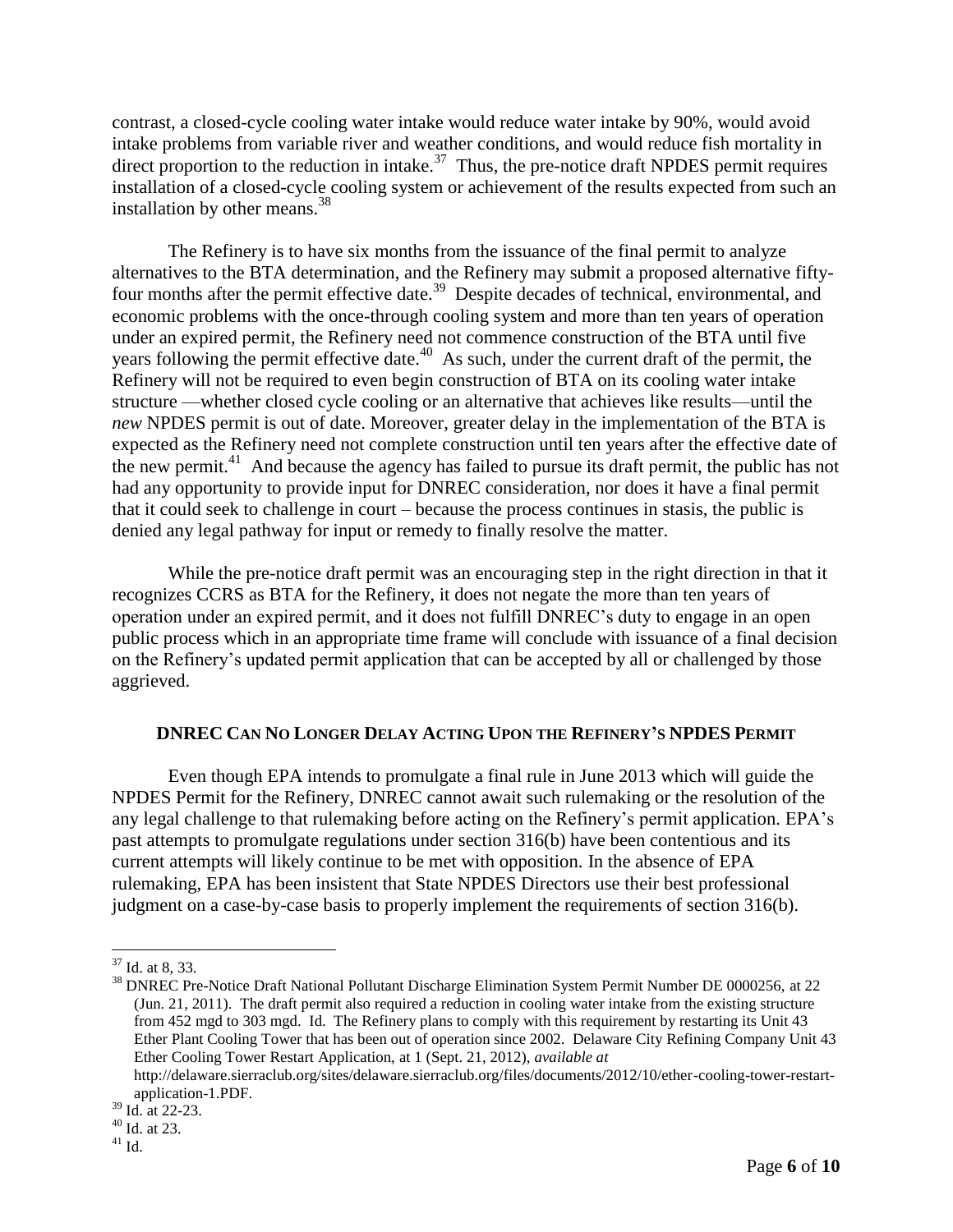By means of background, the Fourth Circuit remanded the EPA's first attempt at a regulation under section  $316(b)$  on procedural grounds.<sup>42</sup> After years passed and the EPA had not promulgated a new rule, environmental groups sued and entered into a consent decree, pursuant to which the EPA agreed to promulgate regulations under section 316(b) by specified deadlines. <sup>43</sup> Under the consent decree, EPA divided the section 316(b) rulemaking into three phases. All new facilities except offshore oil and gas exploration facilities were addressed in Phase I in December 2001.<sup>44</sup> Existing large electric-generating facilities with designed intake flows equal to or greater than 50 mgd, which includes the Refinery, were initially addressed in Phase II in February 2004 and small electric-generating facilities and all manufacturing facilities were initially addressed in Phase III in June 2006. However, Phase II and a portion of the Phase III rules were remanded to EPA for reconsideration as a result of legal proceedings.<sup>45</sup> Subsequently, on April 20, 2011 EPA proposed a new rule for existing facilities combining Phase II and Phase III into one rule. The new rule is not yet final, is tentatively expected to be released in June 2013, and is expected to have undergone modifications such that this rule too will be the subject of ongoing litigation.

Regardless of whether EPA promulgates a final rule, DNREC is already obligated to use its best professional judgment to implement the requirements of 316(b). EPA has been quite clear on this point since it began its three-phased rulemaking. Specifically, in December 2001 during promulgation of its Phase I rule for new facilities, EPA reminded State NPDES Directors that"[p]ermit writers should continue to apply best professional judgment in making case-bycase section 316(b) determinations for existing facilities."<sup>46</sup> Again, when the Phase II rules were remanded back to EPA, as result of the *Riverkeeper II* litigation (of which the Delaware Riverkeeper Network was a part), and before they were formally suspended, EPA issued a memorandum explaining that "[i]n the meantime, all permits for Phase II facilities should include conditions under section 316(b) of the Clean Water Act developed on a Best Professional Judgment basis."<sup>47</sup> When EPA did provide notice on July 9, 2007 that it was suspending the Phase II rules it provided clear direction that states must continue to proceed with 316(b) permitting on Best Professional basis, stating:

Notably, EPA by this action is not suspending 40 CFR 125.90(b). This retains the requirement that permitting authorities develop BPJ controls for existing facility cooling water intake structures that reflect the best technology available for minimizing adverse environmental impact. This provision directs permitting

<sup>42</sup> *See Appalachian Power Co. v. Train*, 566 F.2d 451 (4th Cir. 1977)

<sup>43</sup> *See Cronin v. Browner*, 898 F. Supp. 1052, 1064 (S.D.N.Y. 1995) (Pursuant to a settlement agreement among EPA, Plaintiffs in the Cronin, et. al. v. EPA, 06 Civ. 314 (LTS) (SDNY), and Plaintiffs in Riverkeeper, et al. v. EPA, 06 Civ. 12987 (PKC) (SDNY), EPA agreed to prose regulations implementing section 316(b) and to take final action with respect to the regulations.)

<sup>&</sup>lt;sup>44</sup> All new offshore oil and gas exploration facilities were later addressed in June 2006 as part of Phase III

<sup>45</sup> *See Riverkeeper et al. v. EPA*, 475 F.3d 83 (2d Cir. 2007) ("Riverkeeper II")(court remanded numerous provisions of the Phase II Rule to EPA). The Supreme Court reversed only one aspect of Second Circuit's Riverkeeper II decision finding that section 316(b) authorized EPA to compare costs and benefits. *See Entergy Corp. v. Riverkeeper, Inc*., 556 U.S. 208 (2009).

<sup>46</sup> 66 Fed. Reg. 65256 (Dec. 18, 2001)

<sup>&</sup>lt;sup>47</sup> EPA Memorandum from Benjamin Grumbles, "Implementation of the Decision in Riverkeeper, Inc. v. EPA, Remanding the Cooling Water Intake Structures Phase II Regulation," March 20, 2007.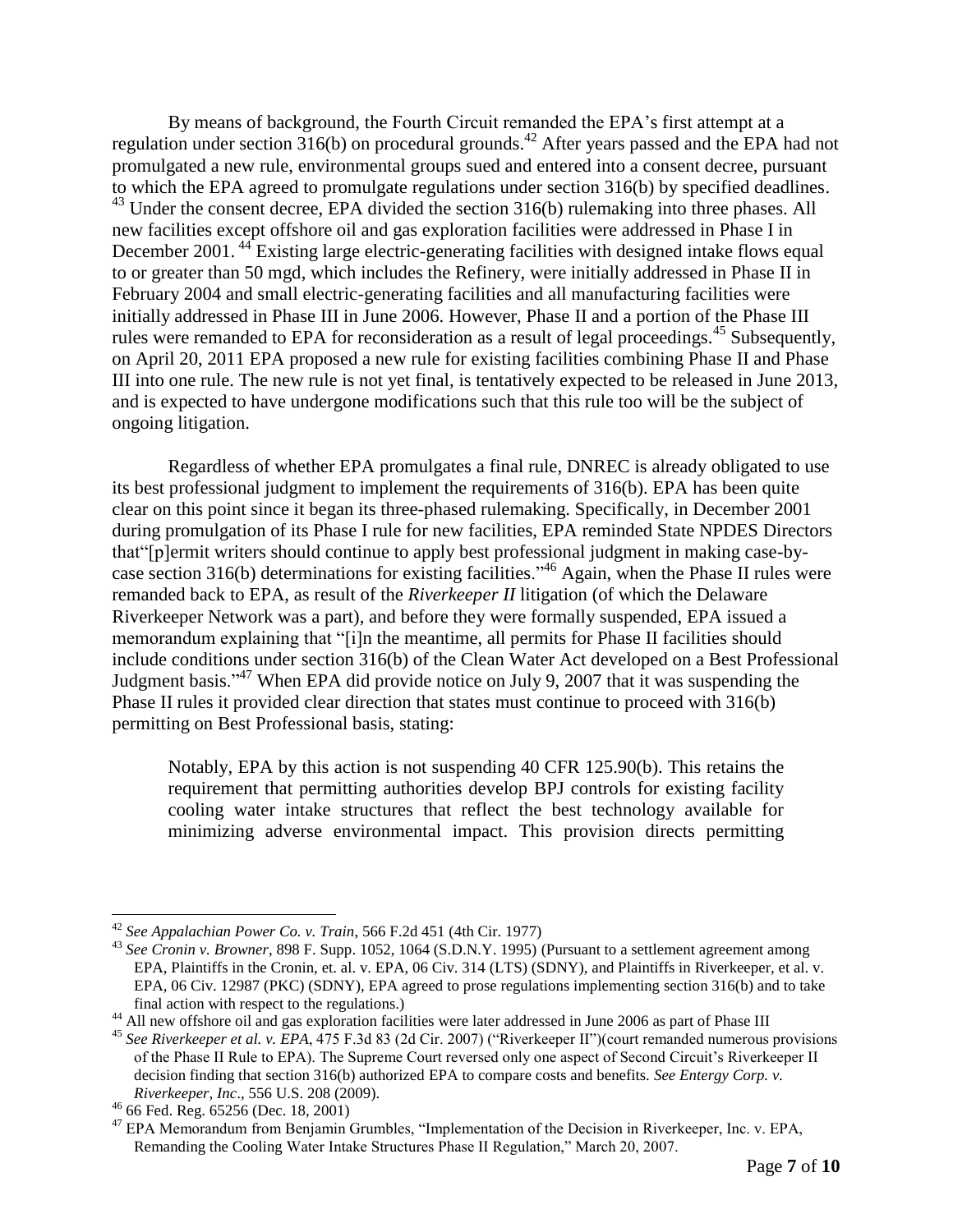authorities to establish section 316(b) requirements on a BPJ basis for existing facilities not subject to categorical section  $316(b)$  regulations.<sup>48</sup>

Thus, for more than a decade DNREC has been given a clear federal directive regarding its obligations under 316(b). As a result, DNREC cannot wait for final EPA regulations before taking action on the Refinery's permit application.

Furthermore, DNREC's delay in acting on the Refinery's permit constitutes an unlawful and unreasonable delay that is legally actionable in the Delaware's Superior Court. Such delay also runs counter to the intent and purpose of the Clean Water Act that limits NPDES permitting to a five year period so that each permitting cycle provides an opportunity for more environmentally protective NPDES conditions to meet the Act's goals. The First Circuit has recently underscored this point in *Upper Blackstone Water Pollution Abatement Dist. v. EPA*, 690 F.3d 9, 22 (1st Cir. 2012). There the court held:

Neither the CWA nor EPA regulations permit the EPA to delay issuance of a new permit indefinitely . . . The five-year term limit requires the EPA or state permitting authority to re-ensure compliance with the Act whenever a permit expires and is renewed. 33 U.S.C.  $§$  1342(a)(3), (b)(1)(B); 40 C.F.R. § 122.46(a), (b). Thus, in regular intervals, the Act requires reevaluation of the relevant factors, and allows for the tightening of discharge conditions. The Act's goal of "eliminat[ing]" the discharge of pollutants by 1985 underscores the importance of making progress on the available data. 33 U.S.C. §  $1251(a)(1)$ .

It has been nearly two years since DNREC issued its pre-notice draft permit and more than ten years since the current permit has been administratively extended. Over that time DNREC has failed to exercise its best professional judgment to issue a permit that complies with the CWA. Such delay has caused millions of unnecessary fish kills, further depleting the nationally significant Delaware Estuary. Additional delay is unacceptable. Given the uncertain nature of the promulgation of EPA's final rule and its uncertain fate due to the legal challenges that it will likely face, DNREC cannot sit idly by awaiting its promulgation. Rather, the Secretary must act on the Refinery's permit application and, in exercising his best professional judgment, should require installation of a closed-cycle recirculating cooling system.

# **CONCLUSION**

We respectfully request that DNREC issue a final NPDES permit by a date certain that requires the installation of a CCRS system at the Delaware City Refinery. The permit should include a brisk compliance schedule. The Refinery has too long enjoyed the benefits of administratively extended permits that have allowed it to use 1950s-era cooling technology. The Refinery should be forced to curtail its practice of disrupting the ecosystem, killing millions of fish annually, and wasting ecologically and economically precious environmental resources. We

 $48$  72 Fed. Reg. 37, 107, 37, 108 (July 9, 2007)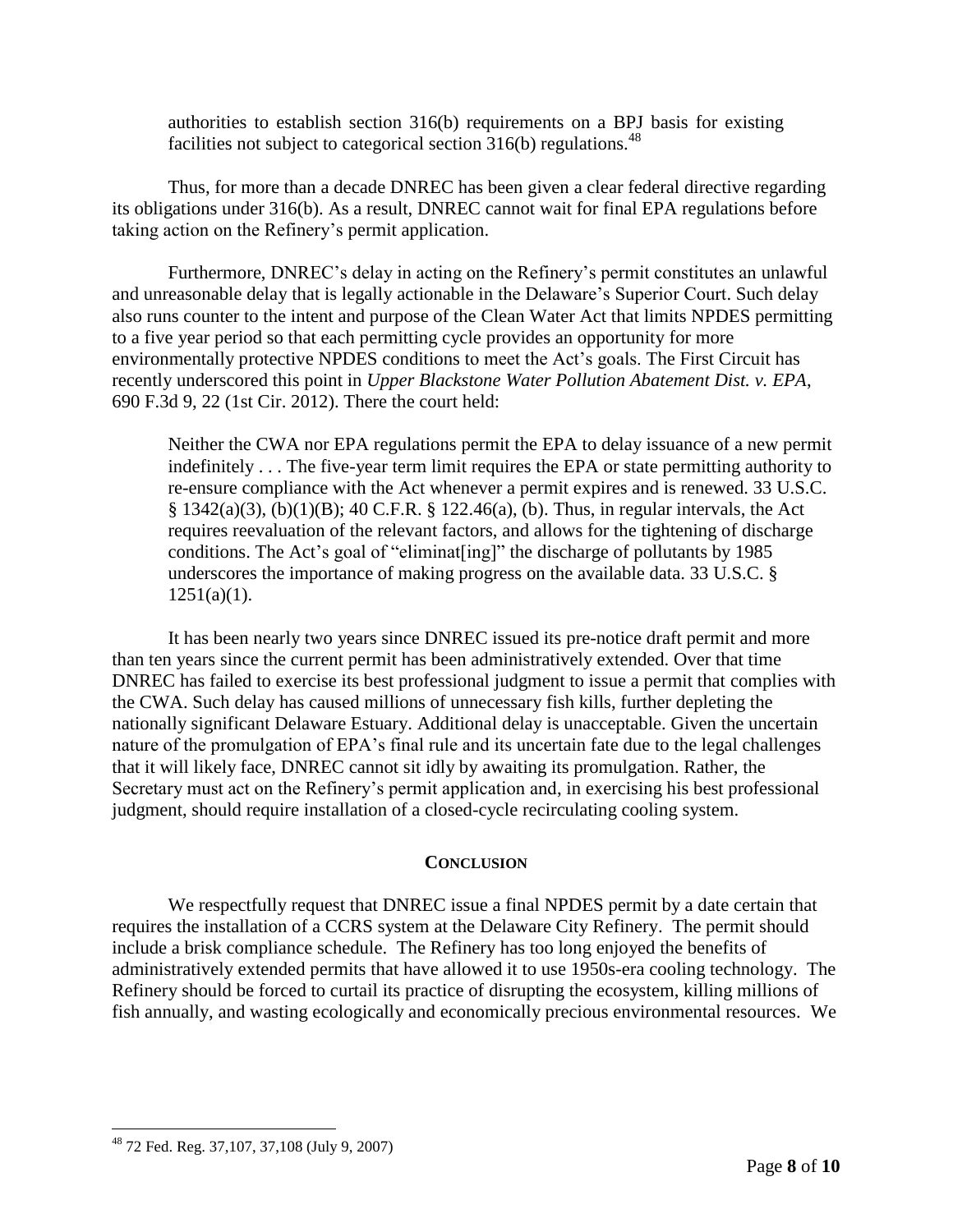ask that DNREC finally put an end to the Refinery's prolonged practice of needlessly killing fish as part of its day to day operations and instead be required to put in place a proven and existing technology that will reduce those fish kills by at least 90%.<sup>49</sup>

Respectfully submitted,

Maya K. van Rossum the Delaware Riverkeeper Delaware Riverkeeper Network

Jeff Tittel **Director** New Jersey Sierra Club

Hilary Semel Executive Director Eastern Environmental Law Center

David Pringle Campaign Director New Jersey Environmental Federation Garden State Chapter of Clean Water Action

Mark Martell President Delaware Audubon Society

Amy Roe, Ph.D. Conservation Chair Delaware Sierra Club

Norm Cohen Executive Director Coalition for Peace and Justice

Tim Dillingham Executive Director American Littoral Society

<sup>&</sup>lt;sup>49</sup> Again, provided the Refinery reduces its cooling water intake to 303 mgd, as required by its agreement with DNREC to reopen the Refinery, the Refinery's fish kills could be reduced by 85% through a reduction of cooling water intake in line with the BTA recommended 45.2 mgd.